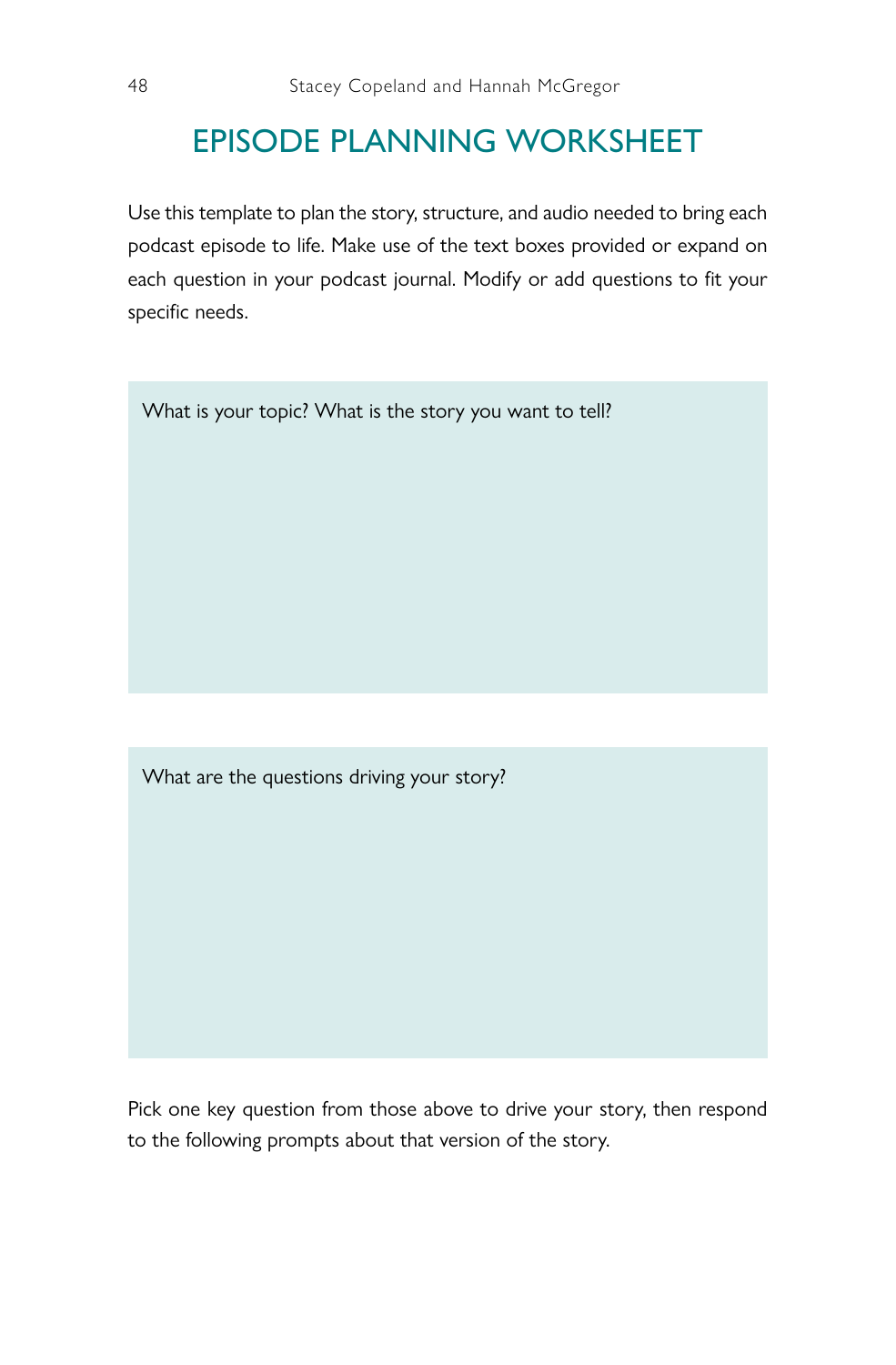What is the overall tone or mood?

What is the structure? How will the series begin and end?

Is there a host or narrator other than you? What is their role?

Will you be interviewing anyone? Who? Where? How often will interviews appear in the series?